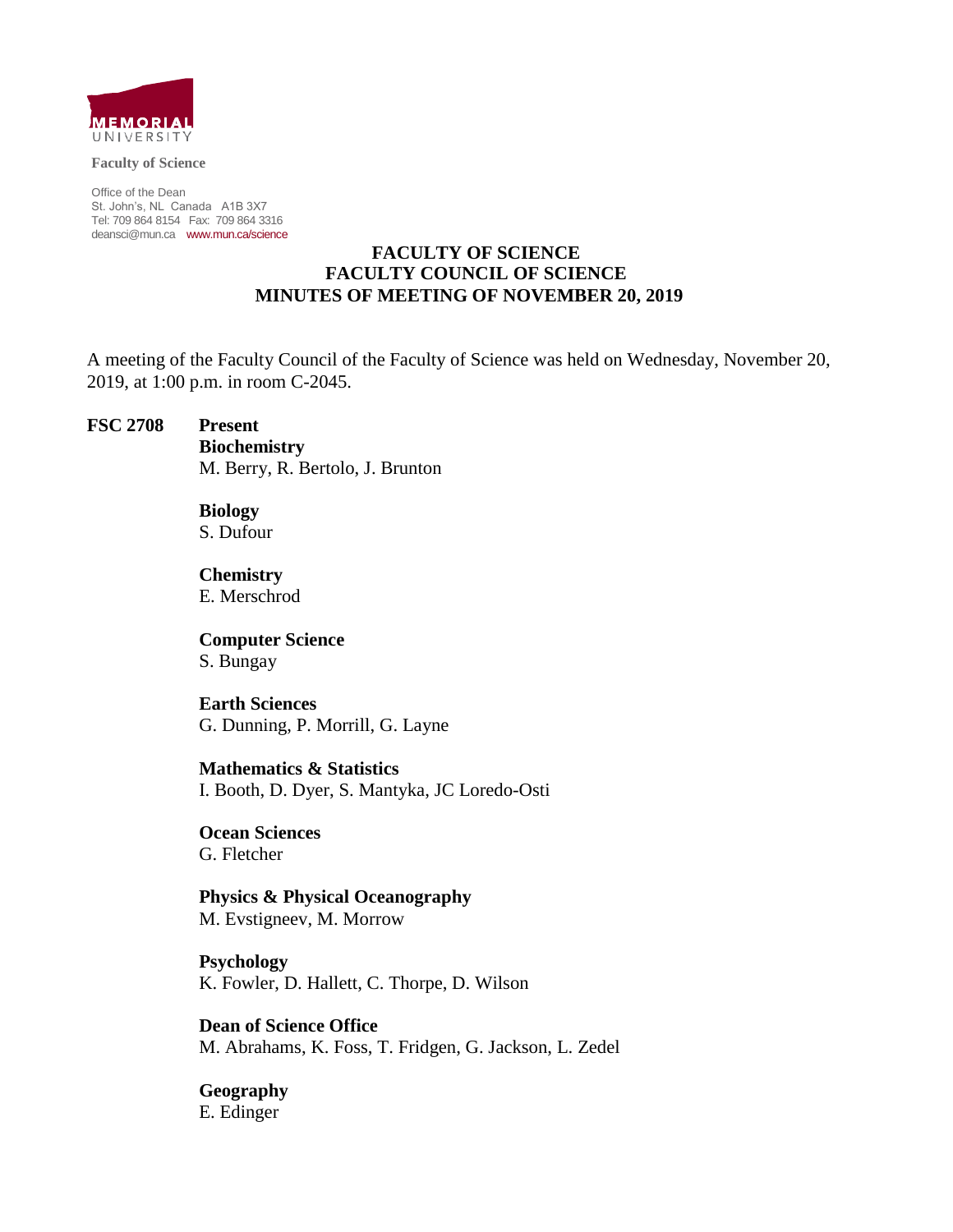# **Registrar's Office**

T. Edmunds

# **Marine Institute**

S. Caines

# **Staff**

C. Deacon, C. Hyde, A. Langille, T. Stuckless

# **Graduate Students**

A. Alfosool, K. Hall

# **FSC 2712 Regrets**

E. Alcock, R. Haynes, K. Poduska, S. Sullivan

# **FSC 2713 Adoption of Minutes**

**Moved:** Minutes of the October 16, 2019, meeting be adopted (Loredo-Osti /Berry). **One Abstention. Carried.**

# **Correction to October 16, 2019, Minutes: FSC 2705 Question Period:**

Dr. Abrahams is chairing the Post-Secondary Education Review Submission from the St. John's academic campus. This submission will provide information to the Post-Secondary Education Review Committee on the work – teaching, research, and service to the province – currently undertaken at the university.

## **FSC 2714 Business Arising:**

The Integrated Planning Committee (IPC) is concluding the budget consultation sessions today with the last meeting occurring at Suncor Energy Hall from 3:00pm-4:30pm. The sessions include a presentation from the Provost and then a feedback session.

#### **FSC 2715 Correspondence:** None

# **FSC** 2716 **Reports of Standing Committees:**

#### **A. Undergraduate StudiesCommittee:**

Presented by Travis Fridgen, Associate Dean (Administration and Undergraduate)

**a. Moved:** Department of Earth Sciences, calendar changes amending/deleting courses (Fridgen/Dunning). **Carried.**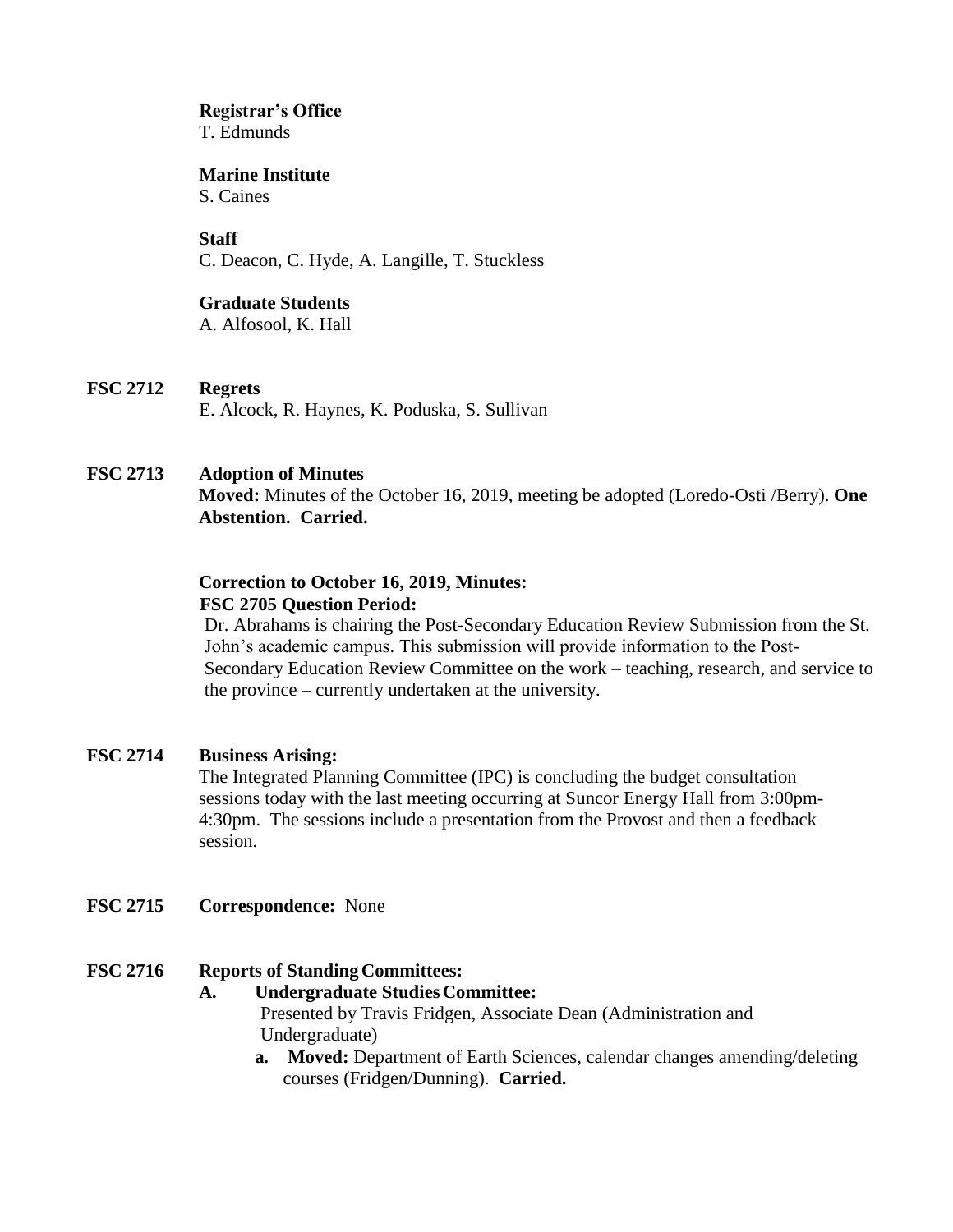**b.** Department of Biochemistry, special topics course BIOC 4242, Field Studies in Nutrition and Food, approved by the committee and presented to faculty council for information only.

# **B. Graduate Studies Committee:**

Presented by Graham Layne, Chair, Graduate Studies Committee

- **a. Moved:** Department of Computer Science, addition of range of special topics course numbers. (Layne/Bungay). **Carried**
- **b. i. Moved:** Department of Psychology, proposed calendar change to increase statistics training for MSc and PhD students. (Layne/Fowler). **Carried.** The Dean questioned whether additional resource requirements would be needed with the addition of the required courses for the graduate programs. The head of the Department of Psychology, Dr. Ken Fowler, confirmed that additional resources were not required.

**ii. Moved:** Department of Psychology, proposed calendar changes to alter the voting members of the PhD comprehensive examination in Experimental Psychology. (Layne/Fowler). **Three abstentions. Carried.**

**c.** Department of Mathematics and Statistics, special topics course, MATH 6346, Pursuit-Evasion Problems, approved by the committee and presented to faculty council for information only.

# **C. Nominating Committee:** None

**D. Library Committee:** None

# **FSC 2717 Report of the Dean**

Presented by Mark Abrahams, Dean

- 1. Gina Jackson and I submitted and presented the Faculty of Science's Budget and Academic Staffing Plan during the consultation day on October 30. All deans were required to provide feedback on each academic unit's presentation. I don't have a timeline for when we will learn of the results of this process.
- 2. I wanted to thank all who participated in this year's research week. I noted that Dr. Bose has posted his thanks to Newsline and invited participants to complete an online feedback survey.
- 3. I thank all of you who submitted your annual activity reviews. I believe that I have now responded to all who have submitted their review, but if I haven't please let me know.
- 4. I am midway through meeting with departments. I thank those with whom I have met so far and look forward to meeting the remaining departments.
- 5. I have received a request from the Provost's office for names of Academic Staff Members who would be prepared to sit on the Tuition Refund Appeals Committee. Please let us know if you are interested in serving on this committee